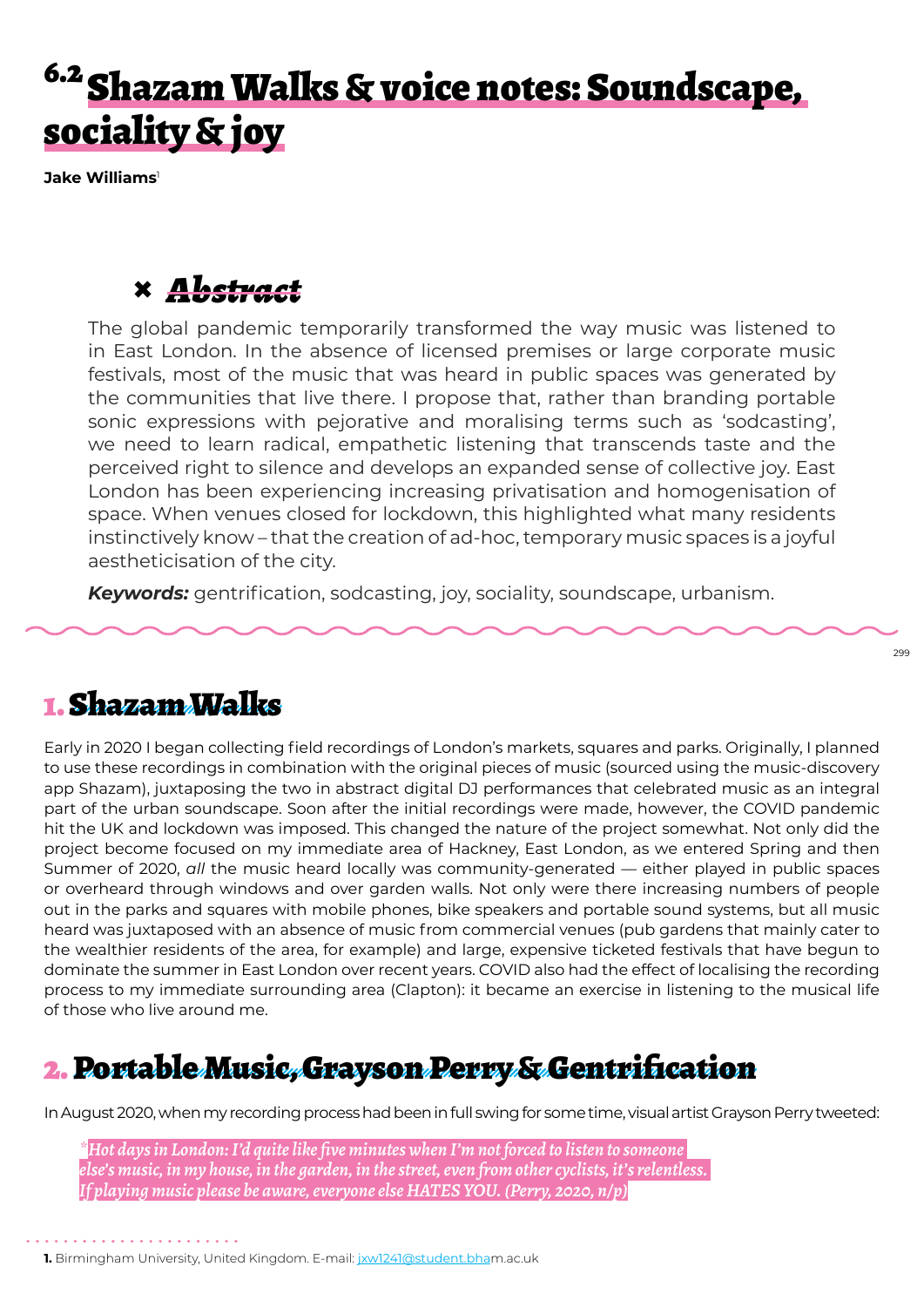This sentiment seemed to strike a chord amongst his followers and a thread that numbered nearly 600 replies or quote tweets followed. Out of these, over 500 supported the statement. This discourse is reminiscent of the debate following Pascal Wyse's entry in his Wyse Words column in the Guardian where, 10 years previously, he coined the phrase 'sodcasting':

*\*Sodcast [noun]: Music, on a crowded bus, coming from the speaker on a mobile phone. Sodcasters are terrified of not being noticed, so they spray their audio wee around the place like tomcats. (Hancox, 2010, n/p)*

Here Wyse presents his speculations about the sodcaster's motivations as fact and assumes anti-social intent, as indeed do many of the replies in the Perry thread. The issues surrounding mobile music have been addressed in several articles and book chapters on the subject. Richard Bramwell (2011) examined the sonic life of London's buses, particularly the participation of racialised youth in mobile musicking. A common suggestion in Perry's replies was that, when playing music in public, people should wear headphones so as not to be 'anti-social'. However, the activities of group singing, rapping, dancing, and sharing tracks via Bluetooth are inherently social. Bramwell describes the young people's creative aestheticisation of the bus as opening possibilities for interactions outside of the group. Interest shown in the music is received positively. Similarly, in his rebuttal of Wyse's piece, Dan Hancox reframes these ephemeral musical moments as "a resocialisation of public life through the collective enjoyment of music; it's friends doing the most natural thing imaginable – sharing what makes them happy" (Hancox, 2010: n/p).

 $_{\rm 300}$  and more high-price festivals taking over public space for many weeks during the summer months (Smith, Perry lives in Islington, a borough with one of the highest wealth disparities in London (Segal, 2017). Neighbouring Hackney, where I live and the recordings were made, has undergone intense gentrification in the last 20 years, creating a similar disparity (Travers et *al.*, 2016). In *Terraformed*, Joy White starkly lays out the implications of gentrification for the musical landscape in nearby Newham, where the public musicking of the local black youth was vital to the development of grime (2020). The presence of local youth on the streets has become increasingly policed as the area is developed for post-Olympic gentrification and local pubs cater for the new 'communities' that are formed. Across London, parks have been subjected to neo-liberal ideology and councils have been put under increasing pressure to monetise them. This has led to more 2019). There is also data showing that noise complaints to the police increase as the demographic of an area changes (Misra, 2018).

*\*I quite like it. I feel connected to other humans this way. It feels like the heat brings out something primal in us that seeks connection through joy. And music brings joy universally. Obv we might have different tastes but its just them sharing pleasure. Justsayn (X, 2020)*

A small number of the replies in the Perry thread speak to what I experienced as various small-scale manifestations of collective joy in Summer 2020. I don't have any detailed demographic information for Grayson Perry's Twitter followers, but obviously they are only a small sample of society. However, they do seem to reflect a liberal, individualistic entitlement to peacefulness as a commodity which runs counter to my own field recording observations and experiences. The listening to and, in one case, participation in this public musicking struck me as intrinsically joyful. Together, these mostly quotidian events were a collective celebration of the diversity and multiplicity of East London (London Borough of Hackney, 2020). It also seemed like a celebration of music itself, and the multitude of ways it is manifested in everyday social life, particularly given the almost total lack of commercial music contexts. The musical and the social were reconstituting each other in real time (DeNora, 2000).

 In the following paper I will examine ideas of collective joy in relation to music, highlight the importance of macro-social context in such examinations and describe in some detail the many and varied micro-social music encounters I had whilst collecting recordings for the project.

### 3. Music, Sociality & Joy

Tia DeNora proposes that music's meaning is shaped by the social situations in which it is manifested. Rather than focusing on semiotics, DeNora (2000, p. 81) is concerned "with what it 'does' as a dynamic material of social existence". Her extensive interviews with women detail how they use music as a 'technology of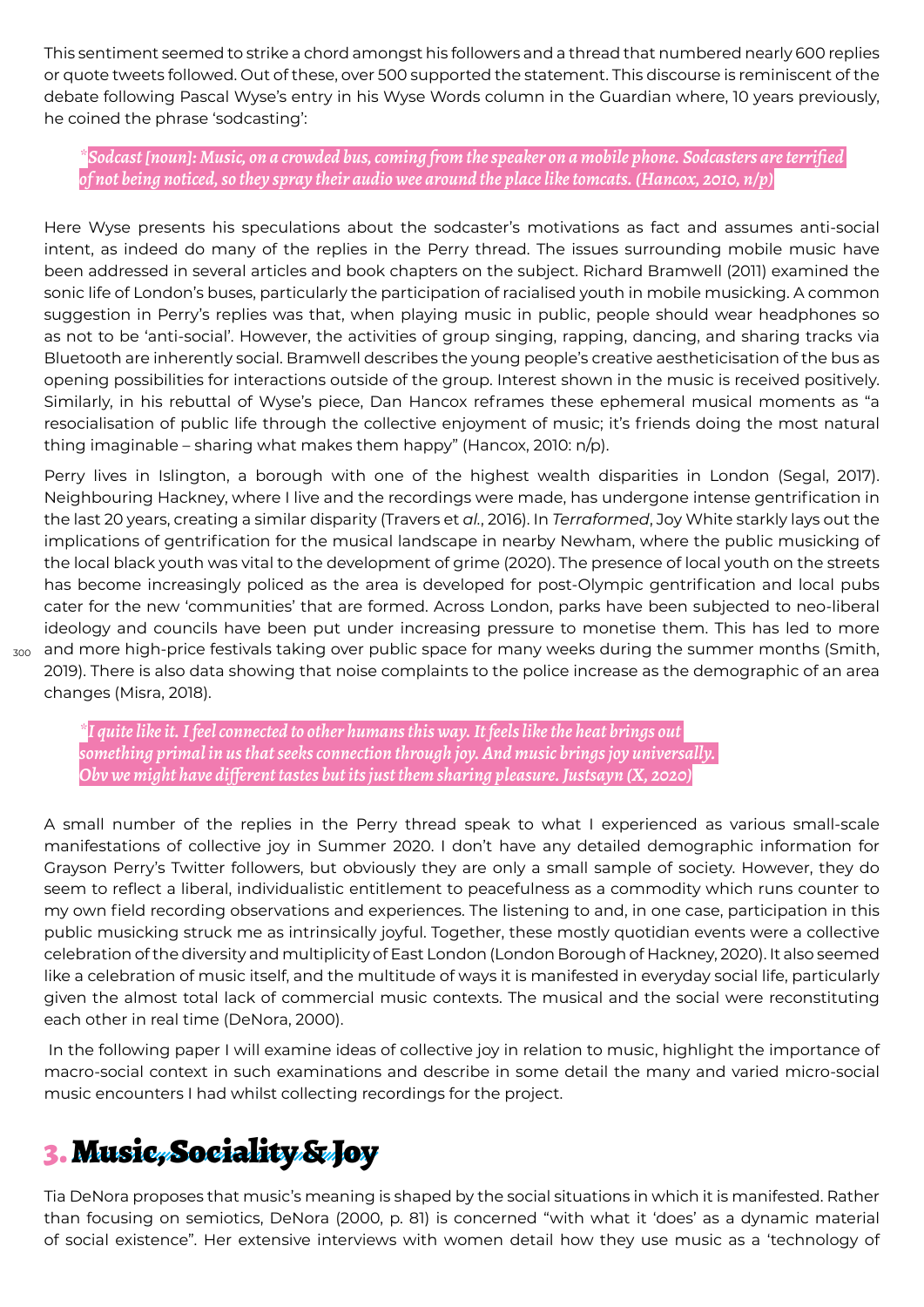the self' allowing for intimacy, sociality, mood enhancement, catharsis and more. Georgina Born builds on these ideas to stress that it is important to look not only at the immediate micro-social site of the musicking, but to examine musical activity across four planes of social mediation: first, the micro-social situation of the musicking itself; then the 'imagined communities' that the music invokes; third, the wider social context of the musical activity; and fourth, how the musicking relates to the power structures of the distribution or performance of the music (Born, 2017). Whilst neither of these theories are inherently radical in themselves, they provide useful tools for examining the concept of collective joy in relation to music.

But what is collective joy exactly? Barbera Ehrenreich (2007) has charted a history of group ecstatic experience and describes a broad range of activities including sporting events, religious rites, carnival (both European and Black) and rock concerts. These are framed as "expressive of our artistic temperament and spiritual yearnings as well as our solidarity (…) distinctively human, and deeply satisfying" (Ehrenreich, 2007, p. 496). Through an examination of the sites of my field recording during COVID, I hope to show that it doesn't take a mass event to do this: in fact, collective joy can be found in these more everyday encounters. First, however, I would like to look at the importance of macrosocial context in examining group experience and its political potential.

In relation to music, raves are often cited as prime examples of the power of collective joy in action, particularly the era of the late 1980s/early 1990s before the Criminal Justice Bill and the subsequent extreme commercialisation of dance events (Gilbert, 2013). It is not surprising that raves are seen as contributing to this history of ecstatic joy. They tend to be more 'collective' than other music events due to the focus being on the dancing crowd rather than the DJ or band. The have also provided important spaces for solidarity and safety for marginalised groups and can channel vital subaltern energy. Jeremy Gilbert frames them as sites of what John Protevi calls joyous affect, or an affect which increases the "potential power of bodies, enabling them to form new and potentially empowering encounters" (Protevi in Gilbert, 2013, p. 419). Here Protevi and Gilbert are invoking a Spinozian model of affect that links emotions to power in the sense of emergent potential and ability. However, positioning rave, even at its peak, as a model for the political power of ecstatic collective joy is to miss some of the complications posed by the macro-social context in which it became popular. One of the foundational venues for late 1980s/early 1990s acid house and rave in East London was Club Labyrinth in Dalston, which is credited with hosting the Prodigy's first live appearance. Club Labyrinth was a renaming of the 4 Aces nightclub after a change of management in the late 80s. The 4 Aces was setup by Charlie Collins and Newton Dunbar in the 60s to provide a space for the black community of the area, who were often refused entry into West End clubs. Over its 20-year history it hosted acts such as Desmond Decker, Bob Marley and Stevie Wonder. After persistent police raids throughout the 1980s the venue finally closed its doors and reopened as Club Labyrinth and the demographic of the crowd changed from majority black to around 80% white (Geldher, 2018; Oppenheim, 2014). This is a long time prior to the aggressive gentrification of Dalston, which we can perhaps trace to the compulsory purchase order of the space by Hackney Council in 1997 to build the luxury apartment complex that was subsequently built on the site. This is not to diminish what was a vibrant and influential scene, nor the significant (but often overlooked) contribution to rave by local black artists such as Shut Up & Dance (Bennett, 2011). However, it is important to note that, unwittingly or not, many urban raves benefitted from a clearingout of spaces by racist over policing and economic marginalisation and were a whitewashing of Black music scenes and musical forms<sup>2</sup>. Interestingly, Gilbert is co-organiser of a party called Lucky Cloud that is been held regularly in Dalston since 2014. The event is explicitly modelled on David Mancuso's the Loft, a club now legendary for providing a safe space for queer NYC residents of colour to dance, commune and party. Lucky Cloud, however, whilst retaining a music policy and style informed by Mancuso, and undoubtedly generating a joyful atmosphere, appears (based on personal observation) to be mainly attended by middle class white people. If we are looking for political potential, Black carnival may be a better site, given its actual history of very real resistance through joyous dancing (Ehrenreich, 2007; Henriques & Ferrara, 2014; James, 2021), and it is surprising that it is not talked about more in this context. Either way, the joy I experienced whilst recording for my project, whilst still collective, was on a much smaller, everyday scale than any of these events and provides a different, but equally valid lens into the political, perhaps precisely because it is such an everyday occurrence.

 $301$ 

**<sup>2.</sup>** For a description of how similar dynamics played out in the North of England during the development of bleep techno see Matt Anniss' *Join the Future* (2019).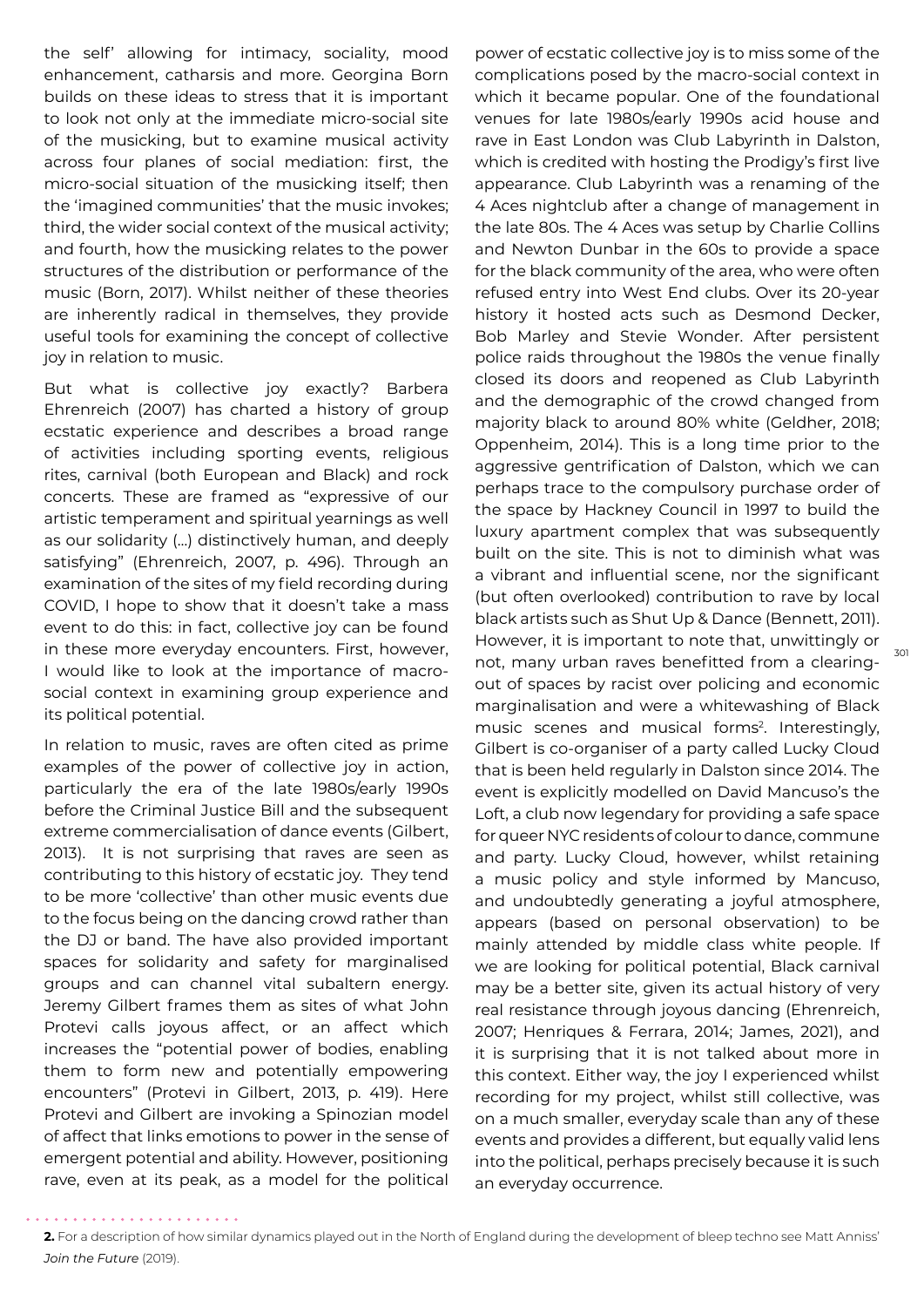Like Perry, Lynne Segal is a resident of the 'distinctly desirable' London borough of Islington. In *Radical Happiness* (2017), she explores the history, conceptions, and potentials of joy, informed particularly by her experiences as a feminist organiser since the 1960s. She situates joy in opposition to the neoliberal 'happiness' industry, with its insistence on individual responsibility and refusal to acknowledge structural causes of the current epidemic of depression, anxiety, and loneliness (Hertz, 2020). She explores joy from several angles, including the ecstatic histories explored by Ehrenreich. She also looks at squatter communities, feminist activists, communal gardens and the park occupations in Athens all as examples of "joy's traditional ties with things that are larger, better and more exciting than we are individually" (Segal, 2017, p. 127). The UK feminist activist group Sisters Uncut are mentioned, and it is worth noting that their use of music at protests is a powerful affective force. There is a video that circulated Twitter of their young black members dancing and singing along defiantly to Nadia Rose's track *Squad* in front of a wall of police who were protecting fascists that were marching that day (Brinkhurst-Cuff, 2017). Segal frames joy as something that "jolts us out of the ordinary" but also, significantly, the possibility of "communalizing the everyday" through "a diversity of creative endeavours" (Brinkhurst-Cuff, 2017, p. 118). It is this everyday communalising and creativity that seems significant to my research, the extra-ordinary embedded in the quotidian constructed by music's unique affordances for world-building (DeNora, 2000). Or, as Kathleen Stewart puts it in her remarkable book *Ordinary Affects*: "the ordinary is a circuit that's always tuned in to some little something somewhere. A mode of attending to the possible and the threatening, it amasses the resonance in things" (Stewart, 2007, p. 33).

Rather than assessing the significance of large-scale 'ecstatic' events, in the next two sections I will examine the micro-social encounters of my own field recording practice through this reading of small-scale, everyday collective joy that was particularly visible in Summer 2020. This is not to further entrench a taste-based good/ bad dichotomy that is present in the Perry Twitter thread, but to further explore the affective potential of public music within social context.

#### **3.1 Musical Parklife in E5, Summer 2020**

<sup>302</sup> version of the traditional Kurdish folk song *Şev Tari Tari*. A small group of young people sit around a bench In Springfield Park two young women walk past speaking intensely and a speaker plays Hozan İsmail's listening to the summery UK rap track *Spin Around* by Wretch 32*.* There is chatting, birds tweeting and then all sound is drowned out by a police helicopter flying overhead, a daily occurrence during lockdown. In the bandstand young black girls are learning dance routines to Nigerian producer DJ Spinall's *Dis Love*. A nearby couple are working out to some high-energy Euro trance. On the canal towpath a cyclist gives us a fleeting yet energising taste of Soca delivered by Fadda Fox's *Ducking*.

In Millfields park a group of young mothers congregate with their prams near the playground listening to Sweet Female Attitude's *Flowers (Sunship Mix).* More old-school garage music is heard from the filter beds, and on Hackney Marshes a father pulls his son along in a cart, with a kite attached, soundtracked by DJ Luck & MC Neat's *Masterblaster 2000* and MJ Cole *Crazy Love*. A solo middle-aged man with a contented look on his face rolls a cigarette under the A12 underpass staring at a sizable Bluetooth speaker playing unidentified pumping dance music. Ghostly, disembodied opera singing, and trumpet playing is heard across the water at different points. Elsewhere soul, jazz, disco, classic pop and drum and bass mix with the sound of birds, traffic and conversation from over garden walls, through open doors and car windows. An open-topped truck drives down Leaside Road, orthodox Jews broadcast a meditative chant to the neighbourhood, as they are unable to go to synagogue. Over in Markfield park, Noel Gallagher's voice singing Wonderwall comes into focus. The source is revealed to be a young man on a bike wearing a ski mask and brightly coloured leisure wear (he is a regular fixture on the towpath). As he passes our group an abrasive EDM dubstep beat drops on the chorus and a small group spontaneously starts dancing and laughing.

There are many more examples from my recordings of E5 in Summer 2020, but this gives a broad overview of the different musical scenarios that played out in parks, streets, marshes canals and so on. Similar scenarios play out every spring/summer in the area but, as I have highlighted, the context was different. There was a marked increase in the number of people out on any given day. It was an exceptionally favourable summer weather-wise, and a proportion of people were on furlough. Most significantly, there were no commercial gathering spots to visit in day or night. Whilst local cafes and bars serve a narrow section of local residents, it felt like I was listening to a soundscape that was truly representative of the diversity of the area, and this is reflected in the music discovered using the music recognition app Shazam. This is certainly music in everyday life, music that facilitates and aestheticises the social. Technologies of self-expression play out in a myriad of small ways. It would be a stretch to suggest that these encounters were akin to the radical expressions of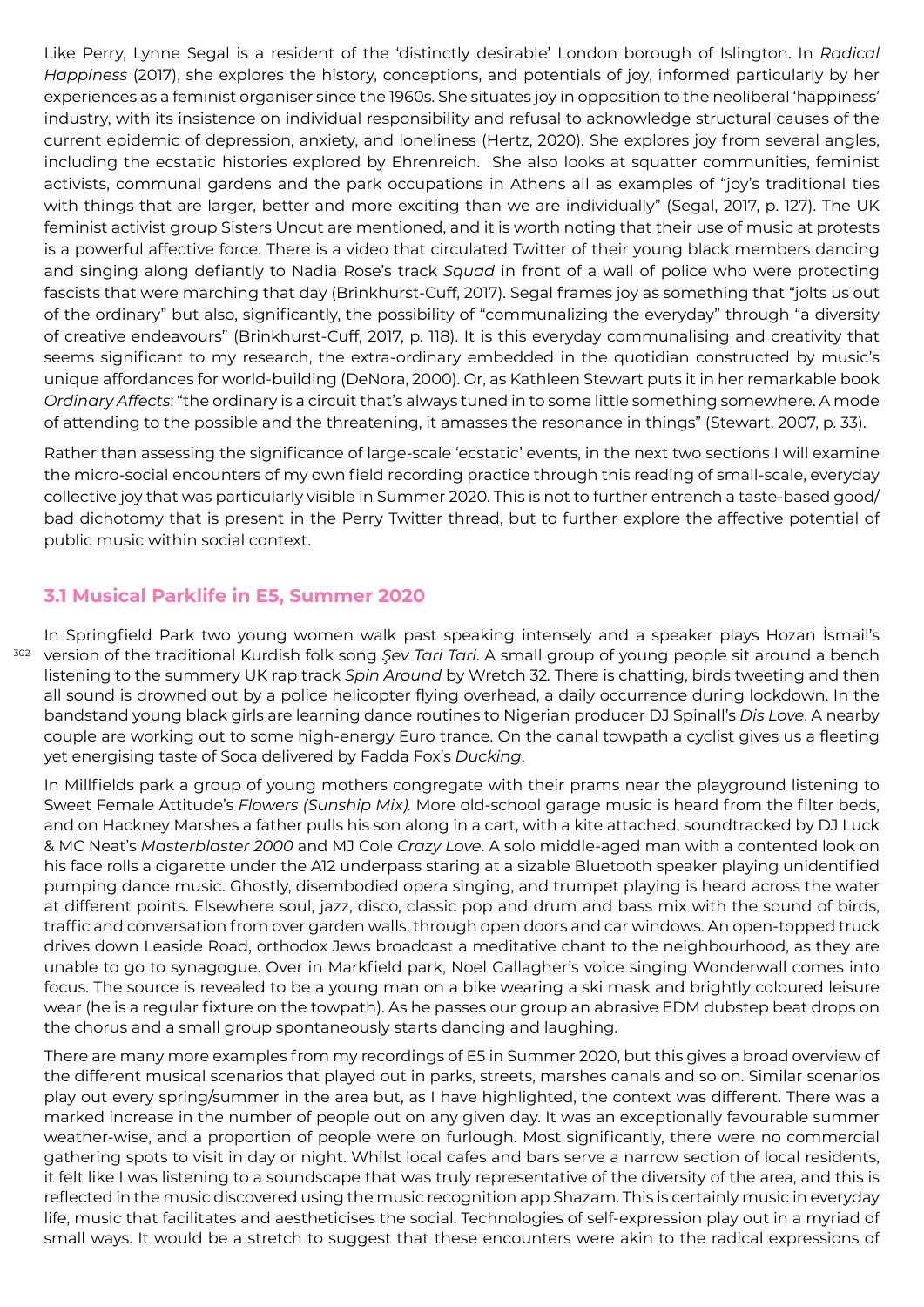collective joy in claiming the commons such as the ongoing occupation of parks in Athens or a Sisters Uncut protest. However, there are some thresholds of possibility.

Stavros Stavrides (2016) also writes about the park occupations in Athens and the distinctions between public and common space - common space being actively created and constantly negotiated. Michael Warner's influential conception of the 'pubic' is actually similar to this idea of 'common': it only comes into being via participation (Kosnick, 2010). Is this happening in these cases? Are the protagonists in the recordings using music to aestheticize the public space, like the young people in Bramwell's bus? Or is this simply municipal park use as intended, with the addition of inconsiderate noise-making that infringes on others' ability to do the same in 'peace'? Stavrides defines an urban threshold as a porous social border as well as a spatial one. If we see music as being exceptional at creating porous boundaries (LaBelle), then these scenes are thresholds into these micro-social worlds and imagined communities. "The prospect of a city of thresholds might represent an alternative to the city of enclaves" (Stavrides, 2016, p. 180). Perry and his followers are demanding that their peaceful enclaves are not bothered by the noise of others and that public music should be contained by headphone listening. However, none of the scenarios described here could be played out with headphones. The solo bike riders cannot wear them for safety reasons, but I also suspect they wouldn't want to. There is a clear element of broad- (or narrow) casting here. The people on their own appear to have their speakers as company, but also as an invitation for potential engagement, either to enjoy the music with them or at least a provocation to engage with it and its players' existence. They are literally sharing the music (with discovery possibilities as highlighted) but also creating a threshold to a discursive social imaginary. This was summed up succinctly by one of the few dissenting voices on the Perry thread. As a counter to the much-repeated suggestion that the most considerate and least anti-social way of listening to music was through headphones, they simply wrote "OK, so what if you're not alone" (Karim, 2020, n/p).

#### **3.2 Karaoke Encounter**

space creation. In June 2020 I was tasked with throwing a 40th birthday karaoke party for my then partner.  $\,$   $_{303}$ In the other recording situations described, I am participating only as a resident of the neighbourhood with ears and a mobile phone in what, at times, felt like quite a voyeuristic set of field recording / sound walks. This scenario was different as I, and a small group of friends, were actively participating in the music and Lockdown rules still dictated no indoor gatherings and only small groups outside. The solution I found to this challenge was to enlist the help of some friends who lived on a narrowboat on the Lea Navigation canal near our house. A powerful speaker was attached to the roof, a screen to the end of the boat where there was a seating area, mics were provided and a subscription to the online Lucky Voice karaoke service was obtained. For approximately four hours on a sunny Saturday afternoon, we cruised up and down the Lea navigation taking turns to sing songs, some solo and some duet, whilst other members of the group joined in and danced on the roof. The idea was that, if we kept moving, the noise wouldn't annoy any one set residents of the canal or nearby flats for too long. As a group, our composition was 4 white men, 4 white women and one South Asian man (who's enthusiastic rooftop dancing was undoubtedly a memorable part of our visual makeup), all in middle age, and a 1-year-old baby.

We had no preconceptions about how the people we encountered would respond to our activities. As it was a sunny weekend afternoon, there were many people out walking on the canal towpath as well as boat residents sitting out on the bank and on various vessels also travelling on the navigation. The response from passers-by was generally very positive – smiles, waves, dancing, clapping, song requests, participation etc. It was the overriding feeling of the group that we seemed to be generating positive affects well beyond what we might have expected. As a group we attributed this to (a) the timing of people just starting to come out of the first lockdown, (b) the fact that it was karaoke rather than just playing music / having a party. It was noted that some of the observers' expressions visibly changed from initial bemusement / possible annoyance or disapproval to smiling when they realised what was happening.

On the return leg we passed a low-rise council estate whose front doors face the canal with a communal area in between. There were two middle-aged black women in the area and a man who was starting a BBQ. We were singing TLC's *No Scrubs* as we were passing, and this was a song that they knew. They started to join in and beckoned us over to moor up by the estate. What followed was the most interesting and layered exchange of the day, which was unfortunately only partly documented in 2 short video clips. After the TLC song had finished, we tried to collectively find another song we would all know. Sean Paul was suggested but the selection I made*, G*et *Busy*, proved to be difficult to sing due to its fast pace, and not something any of the women seemed particularly enthused about. After this awkward moment, one of the women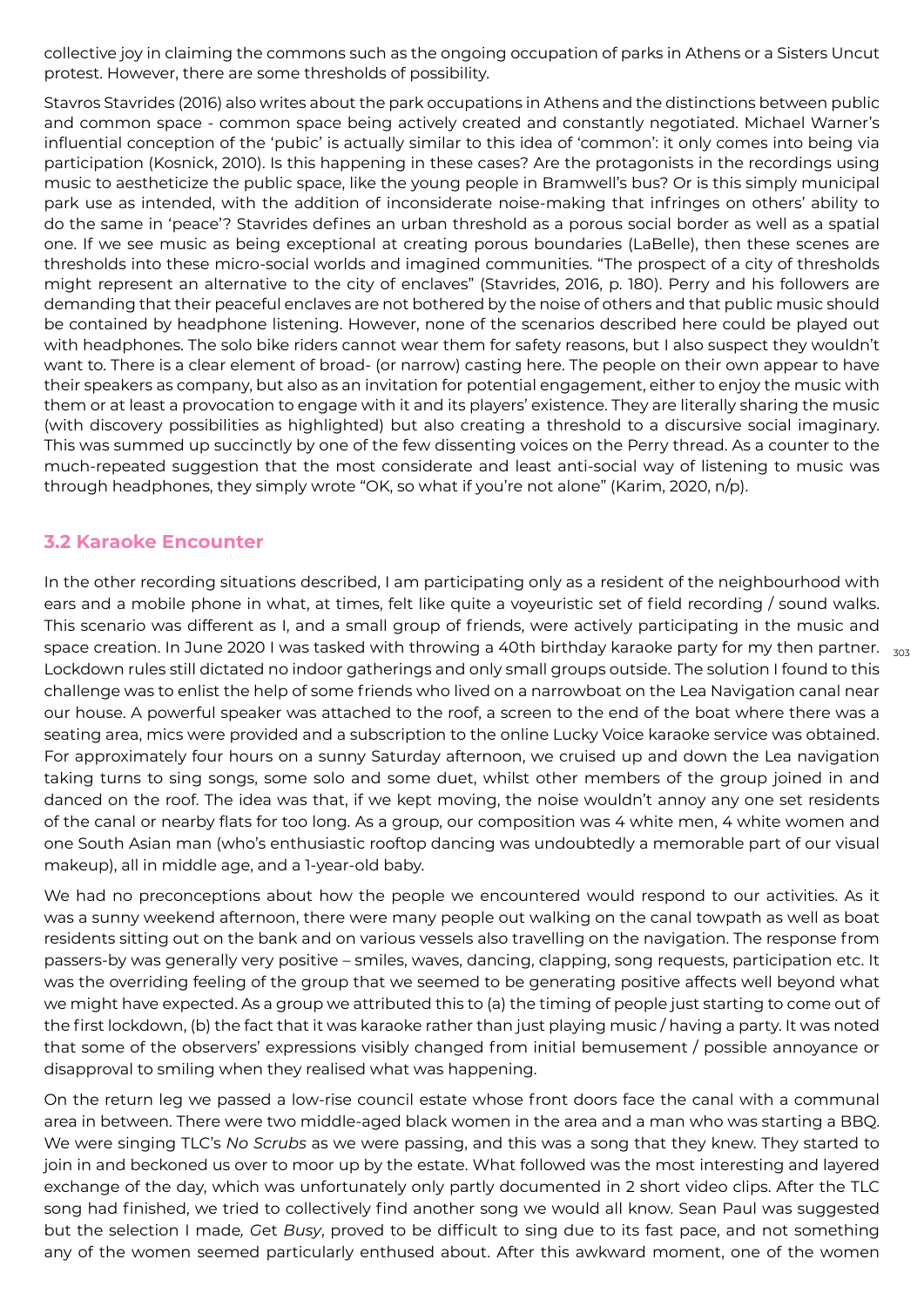suggested a contemporary dancehall track, *Rubberband* by Jahvilliani. This was not something I was familiar with, nor was it on Lucky Voice. However, I found the original track on Youtube and played it. The track wasn't a karaoke version and, instead of singing along, one of the women then proceeded to MC over the track in a style that evoked a dancehall party or carnival (Henriques & Ferrara, 2014). Captured on the recording is the woman shouting-out the event of the 40th party, the one-year-old baby that was part of our party and the small crowd that had gathered on the towpath on the other side of canal. "We see you you're still here", she shouts. A number of people are filming the scene on their phone. A cheer goes up with the chant of "pump pump pump". The party continued with another dancehall track, Kranium's *Gal Policy*. One of the women went inside the house and brought their mother to meet us and passed round a bottle of brandy. After the second track we were invited to "play some of our music". A few of us on the boat had an urgent conversation about what this should be. After some suggestions of Elton John and others were rejected, we decided on a reprise of TLC to avoid any more awkward moments, such as the one created by the unsatisfactory Sean Paul track, that might risk ruining what we all acknowledged as a special vibe. This is captured in the second video. Following this we headed off, with both parties waving fondly to each other and having been affected in seemingly quite a deep way. Well, almost everyone – as we drove away, we noticed two younger teenage boys playing just off to the side of the estate, who seemed non-plussed by, what might have seemed to them, a rather embarrassing musical encounter between old people.

This encounter was certainly extraordinary. In the other recording scenarios I've described, although the context was unique, any singular event is also just a slice of ordinary sonic life in East London. In my experience, it is unusual that a narrow boat would come floating past a housing estate in the middle of the afternoon having a full-blown karaoke party. The disruption appeared to have strong affective reactions from those we passed, many appearing to be positive. The most notable of these was the opening-up of the micro-social encounter at the Homerton housing estate. This situation was improvised by those involved and supported by the observers on the far bank. It felt like an ephemeral communing of space and subtle negotiations were required for all to feel included. We also literally created a threshold space between the boat and the women's homes. After its usefulness as an icebreaker, for the encounter to successfully continue the conventions of karaoke had to be jettisoned in favour of those of a dancehall party. Feelings of togetherness were thickened by the reprise of the TLC song that we all knew. It is, given the dynamics of urban segregation in the area, unlikely that either group would have ended up at a party in either of our backyards.

304

The encounter did not seem to afford any kind of explicit examination of macro-social contexts. As there has been no follow-up interview with the estate residents, I don't have any way of knowing whether either gentrification or the recent BLM marches in London were at the forefront of their minds. Either way, the imperative seemed to be to uphold the party atmosphere and convivial exchange. In this respect it seemed to be an example of what Luis-Manuel Garcia (forthcoming) terms 'liquidarity'. He coins the term to refer to dancefloor interaction in minimal house clubs that creates "a state of fluid cohesion that generates a sense of inclusion uncoupled from identity or other forms of categorical belonging". What does seem undeniable was that the music and convivial atmosphere generated by the karaoke party afforded this extraordinary encounter and it's resulting joyous affect, that did indeed seem to increase potential power to form new connections.

Finally, it should be added that it was not just the teenage boys who were dubious of the floating event. Although I was not able to save it before it expired, a friend reported that MC Grindah of the TV show People Just do Nothing, a mockumentary about a Brentford Pirate radio station, had posted on an Instagram story a picture of our boat with the word 'GENTRIFICATION' emblazed across it. To the actor Allan Mustafa, the aesthetics of our temporary sonic territorialisation epitomised the negative effects of the changing demographics of the area. Alongside the positive effects of this experiment, it is necessary to accept that a narrow boat with a group of mostly white middle class, middle-aged people singing karaoke could certainly engender these feelings.

# 4. Thresholds of Possibility

Given the sociability and potential joyous affects detailed here, why the extreme negative emotions expressed by Perry and his followers? It is certainly true that neighbour noise can be obnoxious to the point of being genuinely distressing. Urban (sound) space must be negotiated. Given the number and variety of different noises present in the urban soundscape however, it seems unreasonable to expect to be only able to hear the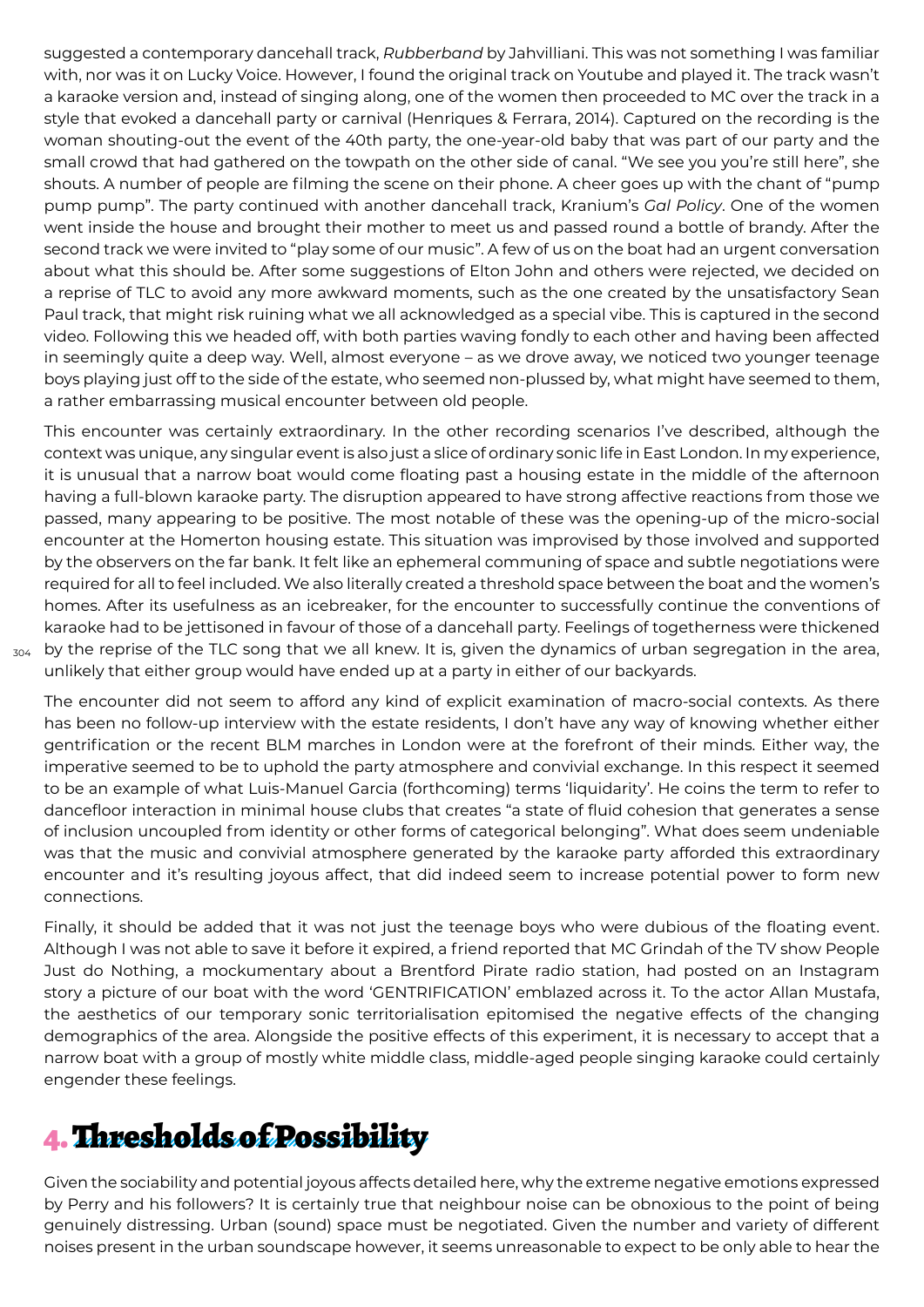ones you personally find to your taste. Some of the tweets explicitly state that neighbours have turned their music down when asked. A lot of the ire directed at public musicking seems to speak to what Gilbert (2013) describes as liberal freedom being the freedom to be left alone. Within neo-liberal, individualist ideology you have earned the right, through hard work, not to have to interact or think about others. 'A man's house is his castle' – with very high walls.

Richard Sennett (1970) posits that the desire to enclose, as was being made real by the rapidly expanding suburban developments in the US in the 1970s is born in adolescence – the desire to escape an increasingly confusing world on the part of those with the means to do so. Nigel Thrift (2005) warns us to not discount the comfort people find in misanthropy. Garcia builds on Thrift's 'light-touch intimacy' (Forthcoming) to form the concept of liquidarity in regard to the necessary smoothing of social relations amongst club-goers, allowing them to participate in the micro-social collective joy of the rave. However, he is keen to also point out that this approach can cover over macro-social inequalities and issues that have been recently highlighted within the dance music industry. Sennett proposes architecturally designed sites of disorder that encourage 'contact' points between diverse people, even if this involves conflict. Gillett Square in Dalston, an earlier site of recording for this project (Williams, 2020), shows how this light touch and self-policing can have a positive effect on inclusive conviviality in public space.

However, viewing whiteness as a Deleuzian assemblage, Arun Saldanha (2007) devastatingly demonstrates how 'contact points' are not sufficient to break down colonial lines of flight remanifesting themselves (in this case at Goa trance parties). He points to possible creativity in creating new lines of flight to counter the cleverness of the whiteness machine. There are parallels between the whiteness assemblage described by Saldanha and the kind of aggressive gentrification demonstrated in East London. This is white-capital-asmachine erasing and appropriating both physical and discursive space. Pubs that cater almost exclusively to new residents play legacy disco and reggae; expensive street food markets are soundtracked by grime. Returning to adolescence we should remember that it is the young people that are the big losers in this, subject to constant policing of their public gathering (White, 2020).

dancehall parties, which I thoroughly encourage, what further strategies can be adopted to promote a  $_{\rm 305}$ Beyond taking more Bluetooth speakers out into public spaces and engaging in more floating karaoke/ representative soundscape and encourage collective joy in urban environments that is not mediated by capital? Much is said about the importance of the night-time industry and economy; but in divorcing music from its industry, we also need to value the power of music in everyday life. What can be done to encourage convivial space-commoning and new lines of flight? The activist sound artist collective Ultra-red has been fighting gentrification in Boyle Heights (Desarrollismo, 2019) and exploring the ways sound can be used to focus and facilitate activism. Maybe similar approaches can be used in education to promote pro-activist approaches to urban soundscape and placemaking? Can London's public space be reclaimed for more inclusive musical events for all the residents of an area? Historically there are examples of radical musical events in London's parks (Transpontine, 2012), as well as more recent joyous scenes at Hackney Carnival's LGBTQI sound system. It is these local legacies we need to build on.

And for those thinking of calling the police on your neighbours, maybe I can draw your attention to potentially the most provocative of the replies to Perry's tweet, which was simply a link to a conversation between the composers Morton Feldman and John Cage from 1966. Feldman was bemoaning the sonic intrusion of rockand-roll radios playing on the beach and the inability to think. Cage, after suggesting he simply listen to it as one of his own compositions, suggests that it is Feldman's desire to think that is imposing on the radio<sup>3</sup>. Or, as a friend of mine recently said in relation to being kept up by an all-night Jamaican wake that happened in his neighbourhood recently, "if you can't beat them, Shazam them".

For more details on the creative project this paper is based on and to hear a playlist of the music mentioned, please visit http://www.jfbwilliams.com/shazam-walks-voice-notes/

**Acknowledgements:** Many thanks to Christopher Haworth, Luis Manuel-Garcia and Jonathan Williams.

**<sup>3.</sup>** It is worth noting, however, that John Cage was somewhat dismissive of Black music (Lewis, 1996).